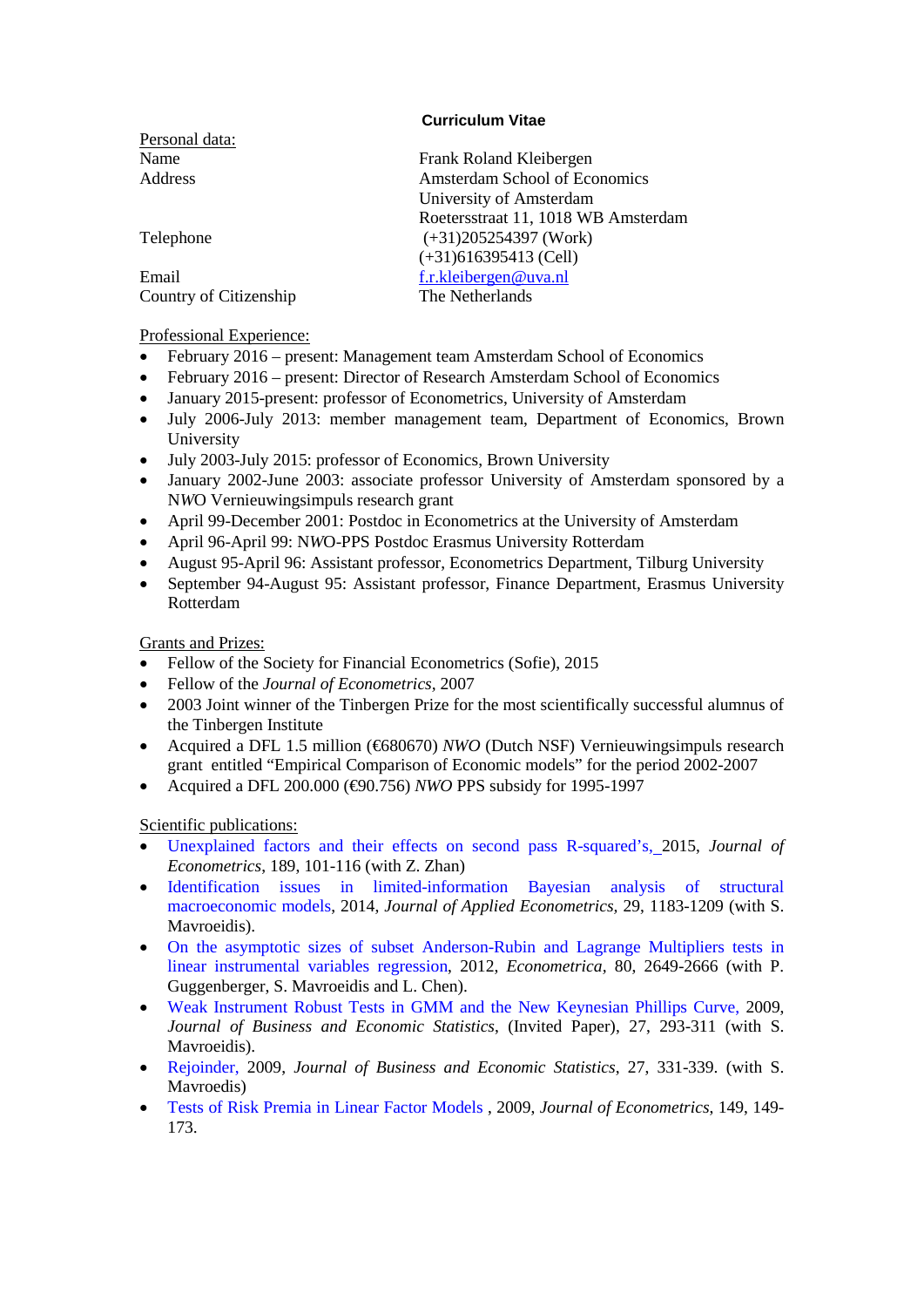- Natural Conjugate Priors for the Instrumental Variables Regression Model applied to the [Angrist-Krueger data,](http://dx.doi.org/10.1016/j.jeconom.2006.05.015) 2007, *Journal of Econometrics*, 138, 63-103.(with L. Hoogerheide and H.K. van Dijk).
- [Generalizing weak instrument robust IV statistics towards multiple parameters,](http://dx.doi.org/10.1016/j.jeconom.2006.06.010) unrestricted covariance matrices and identification, 2007, *Journal of Econometrics*, 139, 181-216.
- [Generalized Reduced Rank Tests using the Singular Value Decomposition,](http://dx.doi.org/10.1016/j.jeconom.2005.02.011) 2006, *Journal of Econometrics,* 133, 97-126 (with R. Paap).
- Testing, 2005, Forthcoming in the *New Palgrave Dictionary of Economics*.
- [Testing Parameters in GMM without assuming that they are identified,](http://onlinelibrary.wiley.com/doi/10.1111/j.1468-0262.2005.00610.x/abstract) 2005, *Econometrica,* 73, 1103-1124
- [Testing Subsets of Structural Parameters in the IV Regression Model,](http://mitpress.mit.edu/catalog/item/default.asp?ttype=5&tid=1427) 2004, *Review of Economics and Statistics*, 86, 418-423
- [Invariant Bayesian Inference in Regression Models that is robust against the Jeffreys-](http://www.sciencedirect.com/science/journal/03044076)[Lindleys Paradox,](http://www.sciencedirect.com/science/journal/03044076) 2004, *Journal of Econometrics,* 163, 227-258
- [Finite Sample Instrumental Variables Inference using an Asymptotically Pivotal Statistic,](http://dx.doi.org/10.1017/S0266466603195023) 2003, *Econometric Theory,* 19, 744-753 (with P. Bekker)
- [Likelihood Based Cointegration Analysis in Panels of Vector Error Correction Models,](http://dx.doi.org/10.1198/073500103288618972)  2003, *Journal of Business and Economic Statistics*, 21, 295-318 (with J. Groen)
- [Bayesian and Classical Approaches to Instrumental Variable Regression, 2](http://dx.doi.org/10.1016/S0304-4076(02)00219-1)003, *Journal of Econometrics*, 114, 29-72 (with E. Zivot)
- [Pivotal Statistics for testing Structural Parameters in Instrumental Variables Regression,](http://dx.doi.org/10.1111/1468-0262.00353) 2002, *Econometrica,* 70, 1781-1804
- [Priors, Posterior Odds and Bayes Factors in Bayesian Analyses of Cointegration,](http://dx.doi.org/10.1016/S0304-4076(02)00105-7) 2002, *Journal of Econometrics*, 111, 223-249 (with R. Paap)
- The Joint Estimation of Term Structures and Credit Spreads, 2001, *Journal of Empirical Finance,* 8, 297-323 (with P. Houweling and J. Hoek)
- Oil Price Shocks and long Run Price and Import Demand Behavior, 1999, *Annals of the Institute of Statistical Mathematics,* 51, 399-417 (with J.P. Urbain and H.K. van Dijk)
- Bayesian Simultaneous Equation Analysis using Reduced Rank Structures, 1998, *Econometric Theory,* 14, 699-744 (with H.K. van Dijk)
- Reduced Rank Regression using GMM, 1998, in L. Matyas, editor, *Generalised Method of Moments Estimation,* Cambridge University Press
- Bayesian Simultaneous Equations Analysis using Equality Restricted Random Variables, *1997 Proceedings of the Section on Bayesian Statistical Science, 141-147, American Statistical Association, 1998*
- Unit Roots in the Nelson-Plosser data : Do they matter for forecasting?, 1996, *International Journal of Forecasting,* 12, 283-288 (with P.H. Franses)
- Nonstationarity in GARCH models : A Bayesian analysis, 1995, in: H.K. van Dijk, A. Montfort and B.W. Brown, eds., *Econometric Inference using Simulation Techniques*, Wiley (with H.K. van Dijk)
- Identifiability and Nonstationarity in Classical and Bayesian Econometrics, 1994, *Tinbergen Institute Research Series,* 77, Thesis Publishers, Amsterdam)
- Direct Cointegration Testing in Error Correction Models, 1994, *Journal of Econometrics,* 63, 61-103 (with H.K. van Dijk)
- On the Shape of the Likelihood/Posterior in Cointegration models, 1994, *Econometric Theory,* 10, 514-551 (with H.K. van Dijk)
- Nonstationarity in GARCH models : A Bayesian analysis, 1993, *Journal of Applied Econometrics,* 8, s41-s61 (with H.K. van Dijk)

Working papers:

• [Efficient size correct subset inference in linear instrumental variables regression,](http://www.uva.nl/binaries/content/documents/personalpages/k/l/f.r.kleibergen/en/tab-two/tab-two/cpitem%5B2%5D/asset?1467229519178) 2016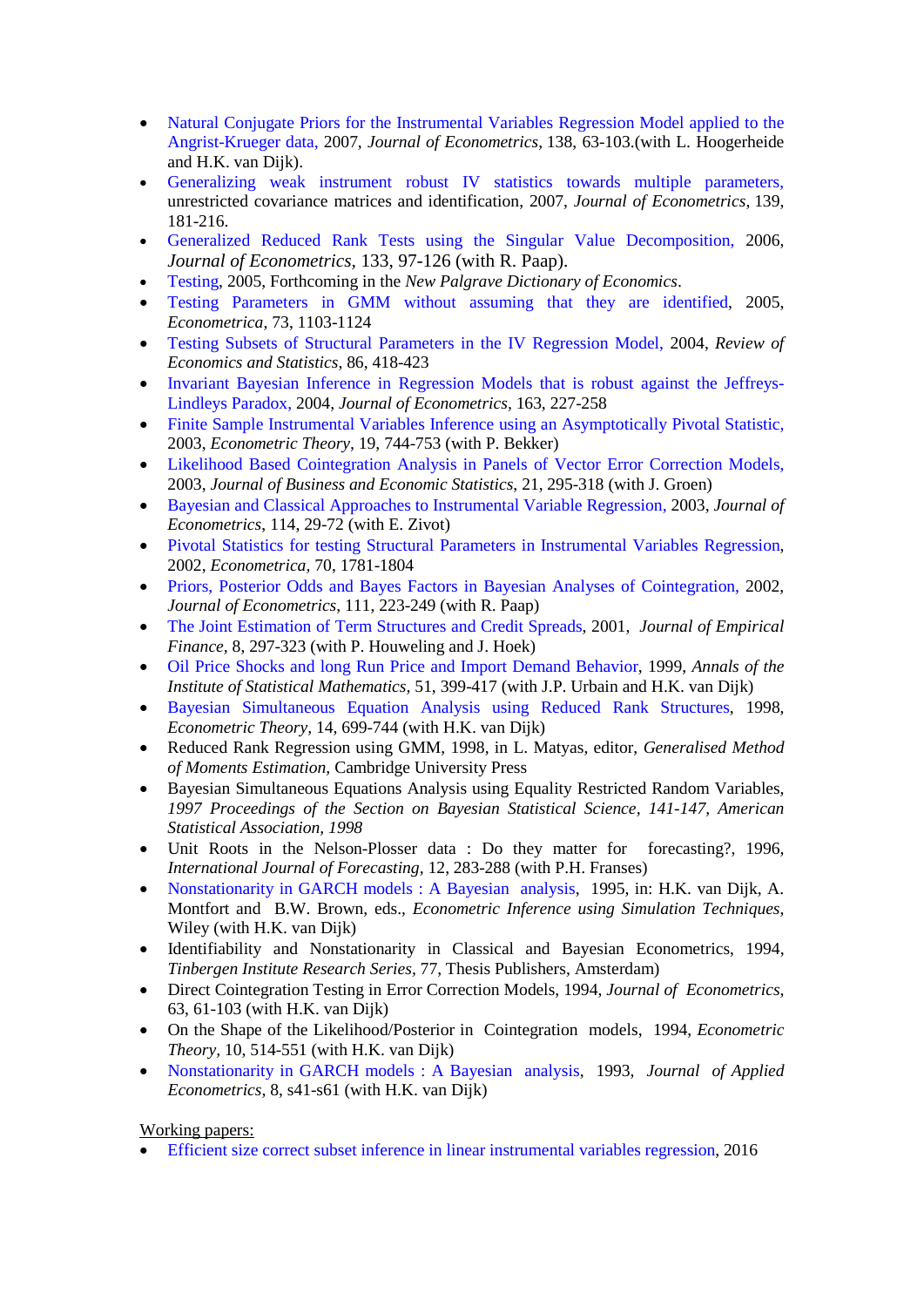- [Identification and inference in moments based analysis of linear dynamic panel data](http://www.uva.nl/binaries/content/documents/personalpages/k/l/f.r.kleibergen/en/tab-two/tab-two/cpitem%5B3%5D/asset?1467229719134)  [models, Brown University,](http://www.uva.nl/binaries/content/documents/personalpages/k/l/f.r.kleibergen/en/tab-two/tab-two/cpitem%5B3%5D/asset?1467229719134) 2016, with M. Bun
- Subset statistics in the linear IV regression model, Brown University, 2008
- Orthogonal Statistics and the density of the LIML Estimator, Brown University, 2003
- Expansions of GMM statistics and the bootstrap, Brown University, 2008
- The Bayesian Score Statistic, Tinbergen Institute Discussion Paper TI 00-035/4 (2000)
- Bayesian Analysis of ARMA models, Tinbergen Institute Discussion Paper TI 00-027/4

Supervised graduate Students (Initial placement):

- Philipp Ketz, 2015, Paris School of Economics
- Zhaoguo Zhan, 2011, Tsinghua University, Beijing
- Yuya Sasaki, 2010, Johns Hopkins University, Baltimore
- Toru Kitagawa, 2009, University College London
- Leandro Magnusson, 2007, Tulane University
- Nadya Barishnikova, 2006, University of Adelaide
- Sung Jae Jun, 2006, Penn State University (Recently received tenure).
- Martijn van Hasselt, 2006, University of Western-Ontario

Invited lectures, conference presentations and research seminars:

- 2015 Invited speaker: UK econometric study group meeting, Bristol University; Conference presentations: Society for Financial Econometrics World Meeting, Arhus; Econometric Society World Meeting, Montreal; CFE-CM Statistics Meeting, London Research seminars: University College London, London School of Economics
- 2014 Invited speaker: Tsinghua International Conference in Econometrics;

Conference presentations: Greater New York Metropolitan Area Econometrics Conference, Princeton University.

Research seminars: University of Warwick, European University Institute, University of Leuven, Erasmus University Rotterdam, University of Cambridge, Tilburg University, University of Geneva, Arhus University

- 2013 Invited speaker: Cowles Econometrics Summer Conference, Yale University; CIREQ Econometrics Meeting, Montreal; Conference presentations: Society for Financial Econometrics (Sofie) Conference, Lugano;  $EC^2$  meeting, Maastricht. Research seminars: Concordia University, Tinbergen Institute, University of Groningen, Bristol University, CEMFI, University College London, Pompeu Fabra.
- 2012 Invited speaker: NBER Forecasting and Empirical Methods in Macroeconomics and Finance Workshop Research seminars: Tilburg University, Columbia University, University of California San Diego, Federal Reserve New York
- 2011 Invited speaker: Fifth CIREQ time series meeting, Montreal; Conference presentations: Greater New York Metropolitan Area Econometrics Conference, University of Pennsylvania; Econometric Society European Meeting, Olso. Research seminars: University of Maastricht, Oxford University, University College London.
- 2010 Research seminars: Tilburg University, Erasmus University Rotterdam, Universite de Montreal
- 2009 Conference presentations: European and North-American Summer Meetings of the Econometric Society, Barcelona and Boston Research seminars: Harvard-MIT, University of Maryland, Georgetown University, Research Triangle (Duke-UNC-NCState joint seminar), Northwestern University
- 2008 Invited speaker: Journal of Business and Economic Statistics Lecture, Joint Statistical Meetings, Denver; UK Econometric Study Group Meeting, Bristol University; Identification Issues Conference, Duke University